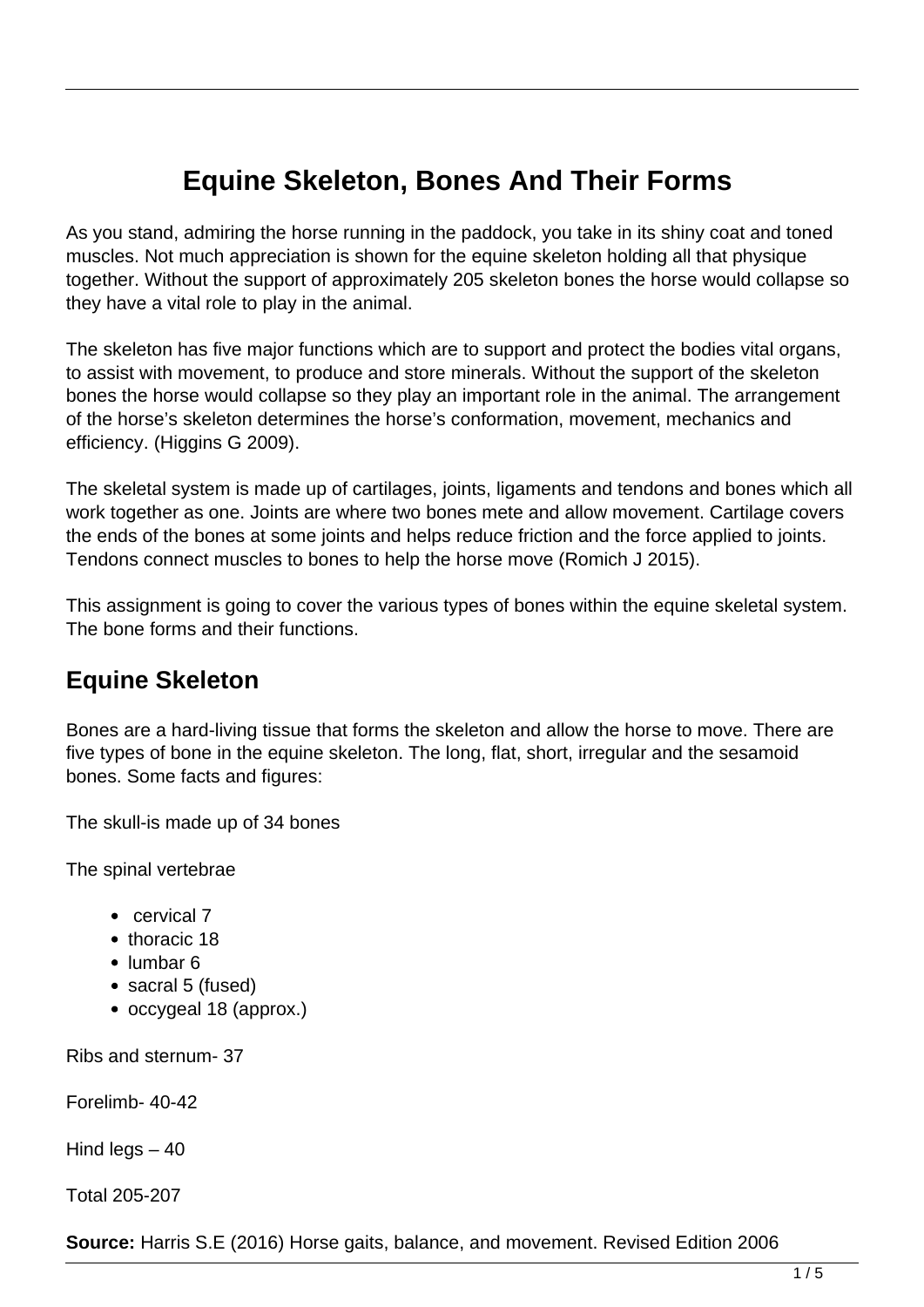The skeleton can be divided into two parts, the axial skeleton and the appendicular skeleton. The axial skeleton protects the horse's vital parts and consists of the skull, vertebra, sternum and the ribs (Romich J 2015).

The appendicular skeleton is the other half of the skeleton which supports the body and is made up of the bones of both fore and hind limbs, shoulders and the pelvis. Append means to hang or add, so think of the appendicular skeleton as the structure to hang the axial skeleton on to (Romich J 2015). A horse doesn't have a collarbone. The shoulders are attached to the horse's main body by a group of muscles call the "shoulder sling "which are made up of ligaments, facias and a mighty set of postural muscles which stabilize the shoulders and elbows (Harris S 2016).

#### **Bone Forms and Locations**

Bones are living tissue with nerves and blood vessels that act as a storehouse for calcium and phosphorus. In a mature adult horse, the skeleton contains about 9 to 10 kilograms of calcium. Of that amount about 20 percent can be used if required. Which makes the equine bones one of the body's most important mineral store (Fritz C 2011).

Bone consists of a hard-outer cortex encasing a spongy cavity. All surfaces of bones are covered by periosteum, this is a tough protective membrane which provides for the attachment of the ligaments and tendons (Higgins G 2015).

Each end of the bone has an enlarged end that is known as the epiphyses which provides a large surface for the joint and this renders it less likely to dislocate. Bony attachments close to the articular enlargement provide a place for the muscle and ligaments to attach (Berga J 2005).

# **Long Bones**

Long bones consist of a shaft, two ends and a marrow cavity. They are operated by the attached muscle and joints and act as supporting columns and levers that permit movement. Long bones are plainly long bones that have two enlarged ends known as epiphyses, with a large surface area to allow for the greater joint to joint attachment, rendering it less likely to dislocate (Brega J 2005).

Long bones contain marrow and they are responsible for the production of new red and white blood cells. Long bones are mainly found in the fore and hind limbs, cannons, femur, radius, ulna and numerus bones. Long bone development is largely the most important as it impacts the soundness of the horse (Higgins G 2009).

The bones are hollowed out to form the medullary cavities in the center of the bone which contains yellow bone marrow. In adult horse's, yellow replaces red bone marrow. Yellow bone marrow is made up of fat cells so they serve as a fat storage area (Romich J 2015). The medullary cavity is surrounded by a thick, stable layer of bone called a compact bone. Bones have the trabecular structure which provides the required strength at a low weight ratio.

### **Short Bones**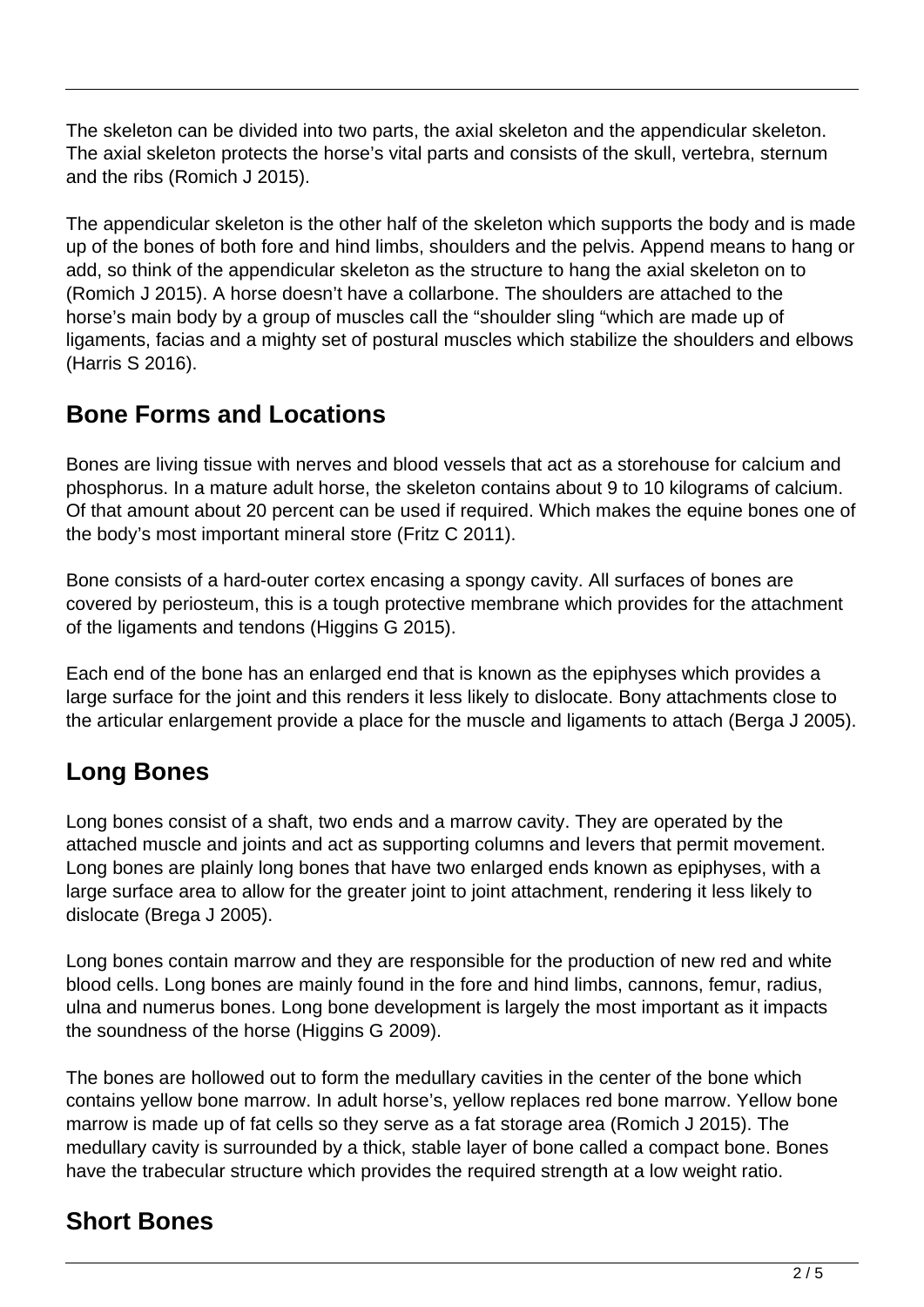Short bones are cube shaped bones with no marrow cavity. Short bones are made from spongy bone material (spongiosa) and are covered with a thin hard substance (corticalis). They are strong and compact and found in joints such as the knee, hock and the fetlock, sesamoids and patella. When they are part of a joint such as the carpal or hock, they help absorb concussion (Brega J 2005).

# **Flat Bones**

Flat bones are thin, flat bones such as the cranial, ribs and the parts of the pelvis and the lower jaw and are generally for protecting the underlying organs. Flat bones have broad flat surfaces and provide a large surface area for muscle attachment. Flat bones are made up with the same construction as the short bones which is spongiosa bone material covered with hard thin surface corticalis (Fritz C 2011).

### **Irregular Bones**

The vertebral column and bones of the pelvis are considered irregular bones. The bones of the vertebral column are all somewhat different in shape and size as you move from the head to the tail. Each vertebra has a vertebral canal which the spinal cords runs through (Higgins G 2009).

The vertebra (also called the spinal column or backbone), support the head and body and protect the central nervous system. The vertebral column has a spinous and transverse processes that are bony projections that extend dorsally and laterally that provides areas for muscle and ligaments to attach and provides strength and support for the heavy trunk.

The vertebral column is divided into five groups and their parts vary on their location and function. The five areas are:

- 1. Cervical Neck vertebra. The first vertebra is known as the atlas or C1 and this allows the horse to 'nod'.
- 2. The second is the axial known as C2 and this allows the horse to twist his head from side to side They make up the most flexible section of the spine.
- 3. Thoracic- The back vertebra is completely rigid and inflexible due to the shape of the and them and joints that restrict movement.
- 4. Lumbar- The loin vertebra is flat, wide and heavy vertebra and are the least flexible area in the back
- 5. Sacral- functions as one bone as it is 5 vertebrae fused together.
- 6. Coccygeal- Tail vertebra allows the horse to carry and swish his tail.

### **Sesamoid Bones**

Sesamoid bones are two small bones that lie side by side, at the back of the fetlock, below the metacarpal bone to articulate: acting as a pulley. They are embedded with a tendon to add strength. The only exception is the distal sesamoid of the horse.

# **Bone Form**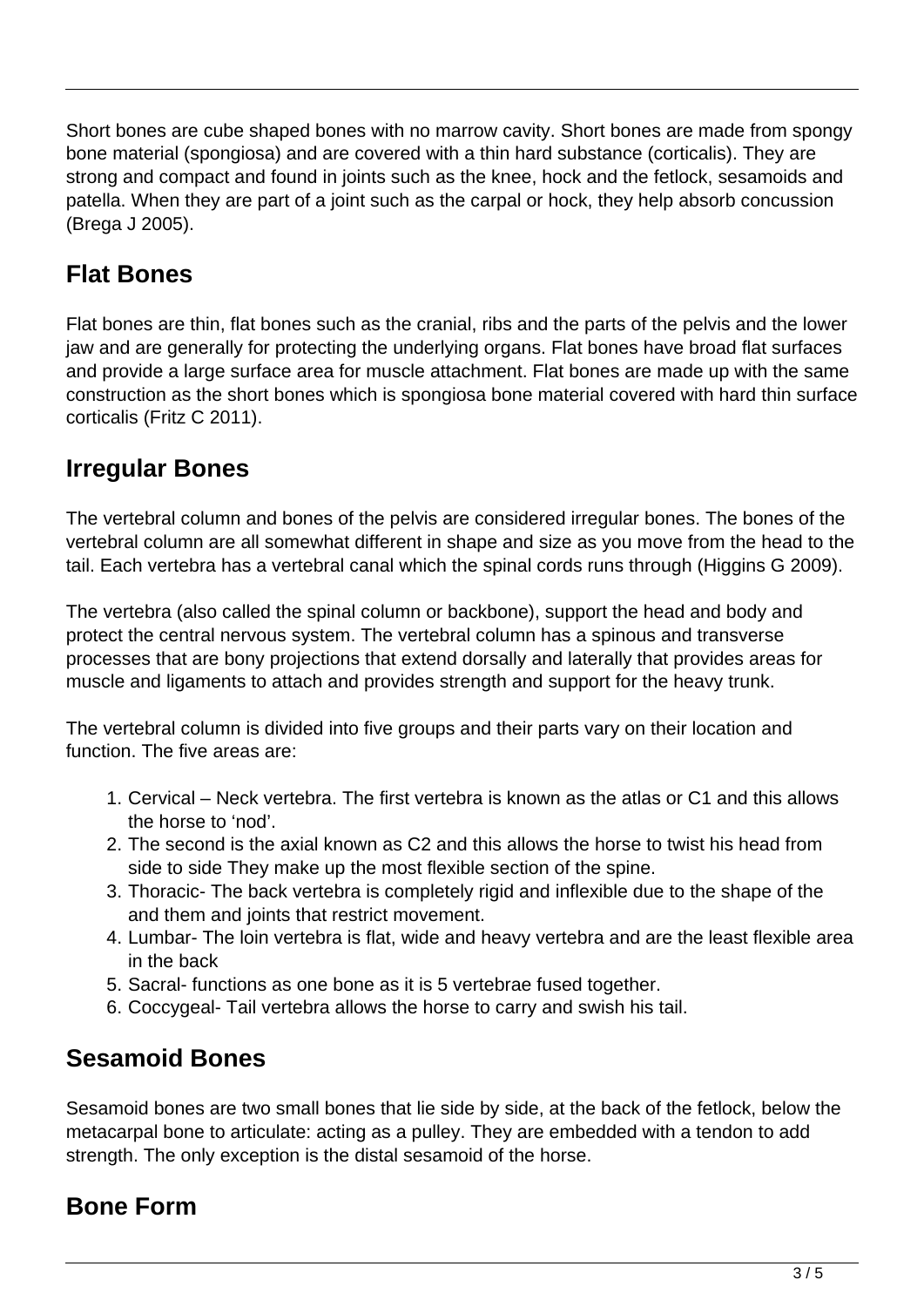In the embryo all of the bones start out as cartilage and fibrous membranes that harden into bone before birth. Ossification, the formation of bones from the fibrous tissue, continues until maturity. Bones go through a continuous process of building up and breaking down throughout the animal's life. This continuous process is called bone remodeling and occurs in response to exercise (Romich J 2015).

Bones are a form of connective tissue made up of cartilage and fibrous membranes that harden into bone before birth. Bones are mainly composed of two types of inorganic calcium salts called calcium phosphate and calcium carbonate. The organic matter of bones is called ossein.

While the animal is still developing the long bones, which are made up of a shaft and two ends, the ends of the bones are still separated from the shaft by epiphysis cartilages. Length way development of the bone takes place at the epiphyseal cartilage until the horse is fully grown. Most horses are fully grown by 6 years old, but this varies with breeds (Fritz C 2011).

### **Bone Structure**

If a bone was to be cut with a saw, it will be seen the outer layer, is a dense ivory coloured layer called the compact bone. About 80% of skeleton mass is made up of compact bone. The next layer of bone which is porous spongy bone is called either cancellous or spongy bones. Spongy bone is responsible for production of the red and white blood cells which are located at the ends of the bone. Bone also has yellow marrow which is mainly fat storage area. There are small holes and channels carrying blood vessels from the periosteum to the cancellous bone.

# **Compostion of Bone**

Bone is a form of connective tissue known as supportive tissue. Bone is mainly composed of inorganic calcium salt and calcium phosphate and carbonate. The organic matter of bone is a substance called ossein.

Young horses have a higher rate of organic matter in the bones approximately 60 percent. As the horse ages the organic matter reduces, and the bones start to become brittle.

Mineral matter is what makes the bone hard, if removed the bone becomes brittle and easily broken. Organic matter provides a degree of elasticity which prevents the bone from breaking (Brega J 2011).

Bone is a living tissue and response to changes such as blood supply, physical load and nutrition. Bone can demineralize, become less dense due to a injury because of high mechanical strain to an area. This will result in bony enlargements such as splints or bone spavins developing.

Bone growth can also be affected by an inadequate diet or lack of minerals available throughout the horse's life. Bones lacking the necessary minerals will become porous and lacking in strength (Brega J 2011). It is very important to keep the ratios/balance of the minerals correct.

# **Conclusion**